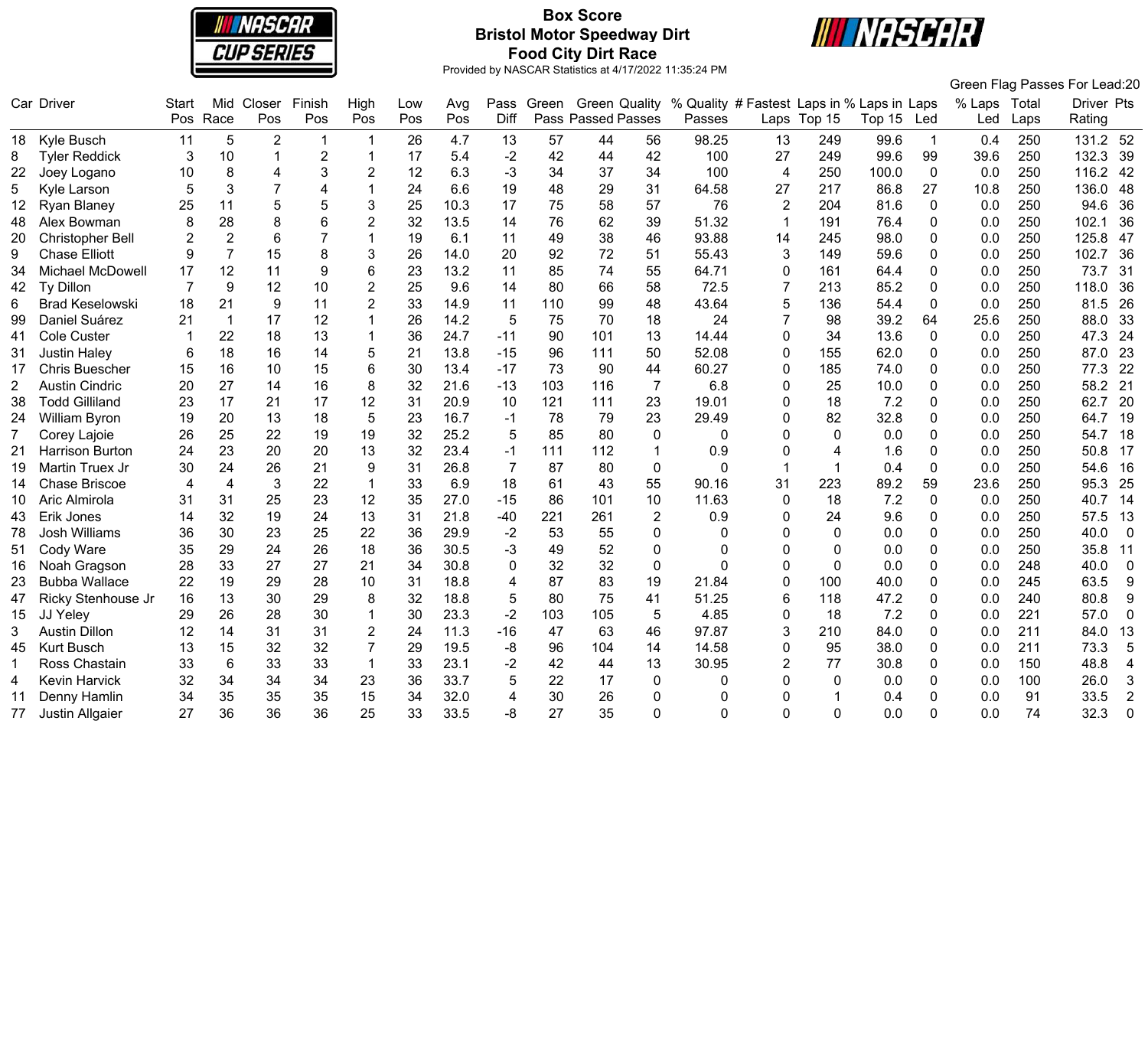**NASCAR CUP SERIES** 

#### **Average Running Position Bristol Motor Speedway Dirt Food City Dirt Race**



| Rank Car       |                | <b>Driver</b>           | Team                              | Finish Pos.             | Average Pos |
|----------------|----------------|-------------------------|-----------------------------------|-------------------------|-------------|
| 1              | 18             | Kyle Busch              | <b>Mars Crunchy Cookie</b>        | 1                       | 4.73        |
| $\overline{2}$ | 8              | <b>Tyler Reddick</b>    | 3CHI                              | $\overline{\mathbf{c}}$ | 5.40        |
| 3              | 20             | <b>Christopher Bell</b> | <b>DEWALT</b>                     | $\overline{7}$          | 6.06        |
| 4              | 22             | Joey Logano             | Shell Pennzoil                    | 3                       | 6.34        |
| 5              | $\sqrt{5}$     | Kyle Larson             | HendrickCars.com                  | 4                       | 6.64        |
| 6              | 14             | <b>Chase Briscoe</b>    | HighPoint.com                     | 22                      | 6.90        |
| 7              | 42             | Ty Dillon               | Food City / Gain                  | 10                      | 9.64        |
| 8              | 12             | Ryan Blaney             | Menards \ Dutch Boy               | 5                       | 10.30       |
| 9              | 3              | <b>Austin Dillon</b>    | Bass Pro Shops / Tracker Off Road | 31                      | 11.25       |
| 10             | 34             | <b>Michael McDowell</b> | Love's Travel Stops               | 9                       | 13.22       |
| 11             | 17             | <b>Chris Buescher</b>   | Fastenal                          | 15                      | 13.38       |
| 12             | 48             | Alex Bowman             | Ally                              | 6                       | 13.54       |
| 13             | 31             | <b>Justin Haley</b>     | LeafFilter Gutter Protection      | 14                      | 13.75       |
| 14             | 9              | <b>Chase Elliott</b>    | Kelley Blue Book                  | 8                       | 13.97       |
| 15             | 99             | Daniel Suárez           | <b>Tootsies Orchid Lounge</b>     | 12                      | 14.20       |
| 16             | 6              | <b>Brad Keselowski</b>  | Solomon Plumbing                  | 11                      | 14.87       |
| 17             | 24             | William Byron           | <b>Liberty University</b>         | 18                      | 16.68       |
| 18             | 23             | <b>Bubba Wallace</b>    | Columbia Sportswear Company       | 28                      | 18.80       |
| 19             | 47             | Ricky Stenhouse Jr      | Kroger/ Irish Spring              | 29                      | 18.80       |
| 20             | 45             | Kurt Busch              | <b>Monster Energy</b>             | 32                      | 19.52       |
| 21             | 38             | <b>Todd Gilliland</b>   | <b>First Phase Credit Card</b>    | 17                      | 20.86       |
| 22             | $\overline{2}$ | <b>Austin Cindric</b>   | <b>Discount Tire</b>              | 16                      | 21.62       |
| 23             | 43             | Erik Jones              | Food City / Tide                  | 24                      | 21.78       |
| 24             | $\mathbf{1}$   | Ross Chastain           | AdventHealth                      | 33                      | 23.10       |
| 25             | 15             | JJ Yeley                | Georgia Strong / JAG Metals LLC   | 30                      | 23.26       |
| 26             | 21             | <b>Harrison Burton</b>  | <b>DEX Imaging</b>                | 20                      | 23.40       |
| 27             | 41             | <b>Cole Custer</b>      | Jacob Construction/HaasTooling    | 13                      | 24.68       |
| 28             | $\overline{7}$ | Corey Lajoie            | <b>Nations Guard</b>              | 19                      | 25.20       |
| 29             | 19             | Martin Truex Jr         | <b>Auto-Owners Insurance</b>      | 21                      | 26.75       |
| 30             | 10             | Aric Almirola           | <b>Cummins\Rush Truck Centers</b> | 23                      | 26.98       |
| 31             | 78             | <b>Josh Williams</b>    | <b>Alloy Employer Services</b>    | 25                      | 29.86       |
| 32             | 51             | Cody Ware               | Nurtec ODT                        | 26                      | 30.51       |
| 33             | 16             | Noah Gragson            | <b>Chevy Truck Month</b>          | 27                      | 30.82       |
| 34             | 11             | Denny Hamlin            | FedEx Ground                      | 35                      | 32.02       |
| 35             | 77             | Justin Allgaier         | <b>BRANDT</b>                     | 36                      | 33.52       |
| 36             | 4              | Kevin Harvick           | <b>Busch Latte</b>                | 34                      | 33.65       |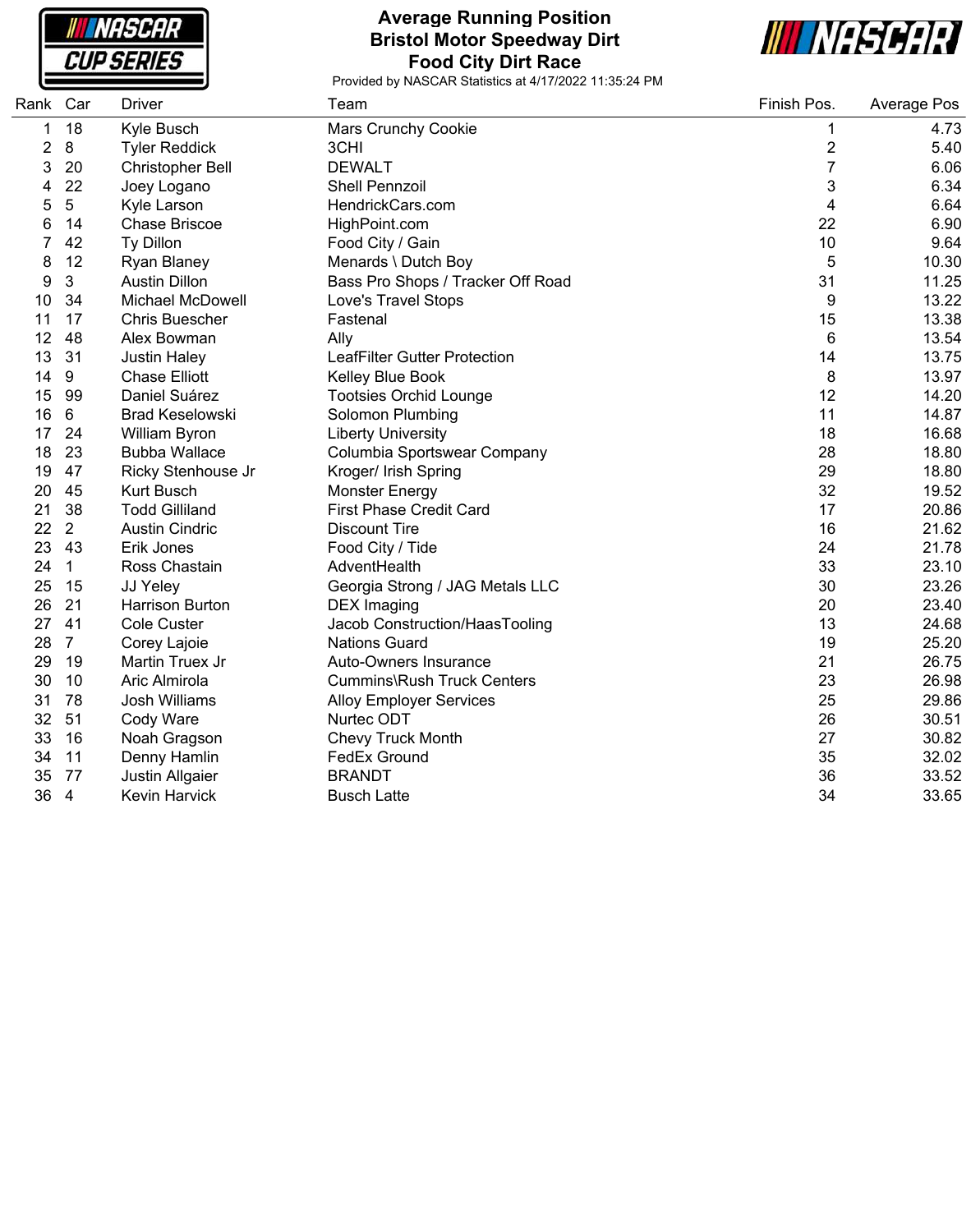**INASCAR CUP SERIES** 

#### **Closers Bristol Motor Speedway Dirt Food City Dirt Race**



| Rank           | Car             | Driver                  | Team                              | Closing Pos.   | Finish Pos.             | Gained                  |
|----------------|-----------------|-------------------------|-----------------------------------|----------------|-------------------------|-------------------------|
| 1              | 9               | <b>Chase Elliott</b>    | Kelley Blue Book                  | 15             | 8                       | 7                       |
| $\overline{c}$ | 99              | Daniel Suárez           | <b>Tootsies Orchid Lounge</b>     | 17             | 12                      | 5                       |
| 3              | 41              | <b>Cole Custer</b>      | Jacob Construction/HaasTooling    | 18             | 13                      | 5                       |
| 4              | 19              | Martin Truex Jr         | Auto-Owners Insurance             | 26             | 21                      | 5                       |
| 5              | 38              | <b>Todd Gilliland</b>   | <b>First Phase Credit Card</b>    | 21             | 17                      | 4                       |
| 6              | 5               | Kyle Larson             | HendrickCars.com                  | $\overline{7}$ | 4                       | 3                       |
|                | $\overline{7}$  | Corey Lajoie            | <b>Nations Guard</b>              | 22             | 19                      | 3                       |
| 8              | 48              | Alex Bowman             | Ally                              | 8              | 6                       | $\overline{\mathbf{c}}$ |
| 9              | 34              | Michael McDowell        | Love's Travel Stops               | 11             | 9                       | $\overline{\mathbf{c}}$ |
| 10             | 42              | Ty Dillon               | Food City / Gain                  | 12             | 10                      | $\overline{\mathbf{c}}$ |
| 11             | 31              | <b>Justin Haley</b>     | LeafFilter Gutter Protection      | 16             | 14                      | $\overline{c}$          |
| 12             | 10              | Aric Almirola           | <b>Cummins\Rush Truck Centers</b> | 25             | 23                      | $\overline{c}$          |
| 13             | 18              | Kyle Busch              | Mars Crunchy Cookie               | $\overline{2}$ | 1                       | 1                       |
| 14             | 22              | Joey Logano             | <b>Shell Pennzoil</b>             | 4              | 3                       | 1                       |
| 15             | 23              | <b>Bubba Wallace</b>    | Columbia Sportswear Company       | 29             | 28                      | 1                       |
| 16             | 47              | Ricky Stenhouse Jr      | Kroger/ Irish Spring              | 30             | 29                      | 1                       |
| 17             | 12              | Ryan Blaney             | Menards \ Dutch Boy               | 5              | 5                       | 0                       |
| 18             | 21              | <b>Harrison Burton</b>  | <b>DEX</b> Imaging                | 20             | 20                      | 0                       |
| 19             | 16              | Noah Gragson            | Chevy Truck Month                 | 27             | 27                      | 0                       |
| 20             | 3               | <b>Austin Dillon</b>    | Bass Pro Shops / Tracker Off Road | 31             | 31                      | 0                       |
| 21             | 45              | <b>Kurt Busch</b>       | <b>Monster Energy</b>             | 32             | 32                      | 0                       |
| 22             | $\mathbf 1$     | Ross Chastain           | AdventHealth                      | 33             | 33                      | 0                       |
| 23             | $\overline{4}$  | Kevin Harvick           | <b>Busch Latte</b>                | 34             | 34                      | 0                       |
| 24             | 11              | Denny Hamlin            | <b>FedEx Ground</b>               | 35             | 35                      | 0                       |
| 25             | 77              | Justin Allgaier         | <b>BRANDT</b>                     | 36             | 36                      | 0                       |
| 26             | 8               | <b>Tyler Reddick</b>    | 3CHI                              | 1              | $\overline{\mathbf{c}}$ | $-1$                    |
| 27             | 20              | <b>Christopher Bell</b> | <b>DEWALT</b>                     | 6              | $\overline{7}$          | $-1$                    |
| 28             | $6\phantom{1}6$ | <b>Brad Keselowski</b>  | Solomon Plumbing                  | 9              | 11                      | $-2$                    |
| 29             | $\overline{2}$  | <b>Austin Cindric</b>   | <b>Discount Tire</b>              | 14             | 16                      | $-2$                    |
| 30             | 78              | <b>Josh Williams</b>    | <b>Alloy Employer Services</b>    | 23             | 25                      | $-2$                    |
| 31             | 51              | Cody Ware               | Nurtec ODT                        | 24             | 26                      | $-2$                    |
| 32             | 15              | JJ Yeley                | Georgia Strong / JAG Metals LLC   | 28             | 30                      | $-2$                    |
| 33             | 17              | <b>Chris Buescher</b>   | Fastenal                          | 10             | 15                      | $-5$                    |
| 34             | 24              | William Byron           | <b>Liberty University</b>         | 13             | 18                      | $-5$                    |
| 35             | 43              | Erik Jones              | Food City / Tide                  | 19             | 24                      | $-5$                    |
| 36             | 14              | <b>Chase Briscoe</b>    | HighPoint.com                     | 3              | 22                      | $-19$                   |
|                |                 |                         |                                   |                |                         |                         |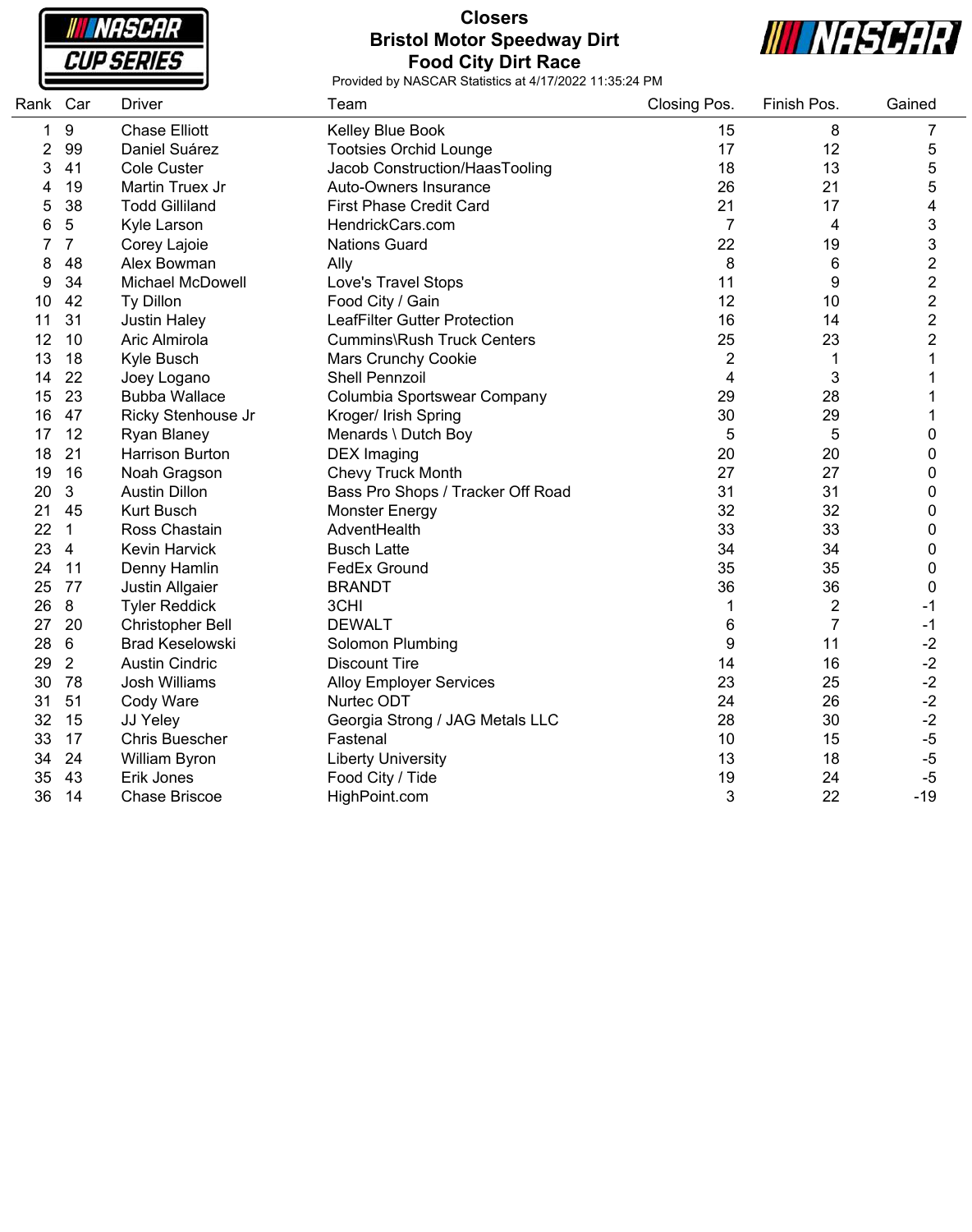

## **Driver Rating Bristol Motor Speedway Dirt Food City Dirt Race**



| Rank | Car            | Driver                  | Team                              | Finish Pos.    | <b>Driver Rating</b> |
|------|----------------|-------------------------|-----------------------------------|----------------|----------------------|
| 1    | 5              | Kyle Larson             | HendrickCars.com                  | 4              | 136.0                |
| 2    | 8              | <b>Tyler Reddick</b>    | 3CHI                              | $\overline{2}$ | 132.3                |
| 3    | 18             | Kyle Busch              | Mars Crunchy Cookie               | 1              | 131.2                |
| 4    | 20             | <b>Christopher Bell</b> | <b>DEWALT</b>                     | $\overline{7}$ | 125.8                |
| 5    | 42             | Ty Dillon               | Food City / Gain                  | 10             | 118.0                |
| 6    | 22             | Joey Logano             | <b>Shell Pennzoil</b>             | 3              | 116.2                |
|      | 9              | <b>Chase Elliott</b>    | Kelley Blue Book                  | 8              | 102.7                |
| 8    | 48             | Alex Bowman             | Ally                              | 6              | 102.1                |
| 9    | 14             | <b>Chase Briscoe</b>    | HighPoint.com                     | 22             | 95.3                 |
| 10   | 12             | <b>Ryan Blaney</b>      | Menards \ Dutch Boy               | 5              | 94.6                 |
| 11   | 99             | Daniel Suárez           | <b>Tootsies Orchid Lounge</b>     | 12             | 88.0                 |
| 12   | 31             | <b>Justin Haley</b>     | LeafFilter Gutter Protection      | 14             | 87.0                 |
| 13   | 3              | <b>Austin Dillon</b>    | Bass Pro Shops / Tracker Off Road | 31             | 84.0                 |
| 14   | 6              | <b>Brad Keselowski</b>  | Solomon Plumbing                  | 11             | 81.5                 |
| 15   | 47             | Ricky Stenhouse Jr      | Kroger/ Irish Spring              | 29             | 80.8                 |
| 16   | 17             | <b>Chris Buescher</b>   | Fastenal                          | 15             | 77.3                 |
| 17   | 34             | <b>Michael McDowell</b> | Love's Travel Stops               | 9              | 73.7                 |
| 18   | 45             | Kurt Busch              | <b>Monster Energy</b>             | 32             | 73.3                 |
| 19   | 24             | William Byron           | <b>Liberty University</b>         | 18             | 64.7                 |
| 20   | 23             | <b>Bubba Wallace</b>    | Columbia Sportswear Company       | 28             | 63.5                 |
| 21   | 38             | <b>Todd Gilliland</b>   | <b>First Phase Credit Card</b>    | 17             | 62.7                 |
| 22   | $\overline{2}$ | <b>Austin Cindric</b>   | <b>Discount Tire</b>              | 16             | 58.2                 |
| 23   | 43             | Erik Jones              | Food City / Tide                  | 24             | 57.5                 |
| 24   | 15             | JJ Yeley                | Georgia Strong / JAG Metals LLC   | 30             | 57.0                 |
| 25   | $\overline{7}$ | Corey Lajoie            | <b>Nations Guard</b>              | 19             | 54.7                 |
| 26   | 19             | Martin Truex Jr         | Auto-Owners Insurance             | 21             | 54.6                 |
| 27   | 21             | <b>Harrison Burton</b>  | <b>DEX</b> Imaging                | 20             | 50.8                 |
| 28   | $\mathbf{1}$   | Ross Chastain           | AdventHealth                      | 33             | 48.8                 |
| 29   | 41             | <b>Cole Custer</b>      | Jacob Construction/HaasTooling    | 13             | 47.3                 |
| 30   | 10             | Aric Almirola           | <b>Cummins\Rush Truck Centers</b> | 23             | 40.7                 |
| 31   | 78             | Josh Williams           | <b>Alloy Employer Services</b>    | 25             | 40.0                 |
| 32   | 16             | Noah Gragson            | <b>Chevy Truck Month</b>          | 27             | 40.0                 |
| 33   | 51             | Cody Ware               | Nurtec ODT                        | 26             | 35.8                 |
| 34   | 11             | Denny Hamlin            | <b>FedEx Ground</b>               | 35             | 33.5                 |
| 35   | 77             | Justin Allgaier         | <b>BRANDT</b>                     | 36             | 32.3                 |
| 36   | $\overline{4}$ | Kevin Harvick           | <b>Busch Latte</b>                | 34             | 26.0                 |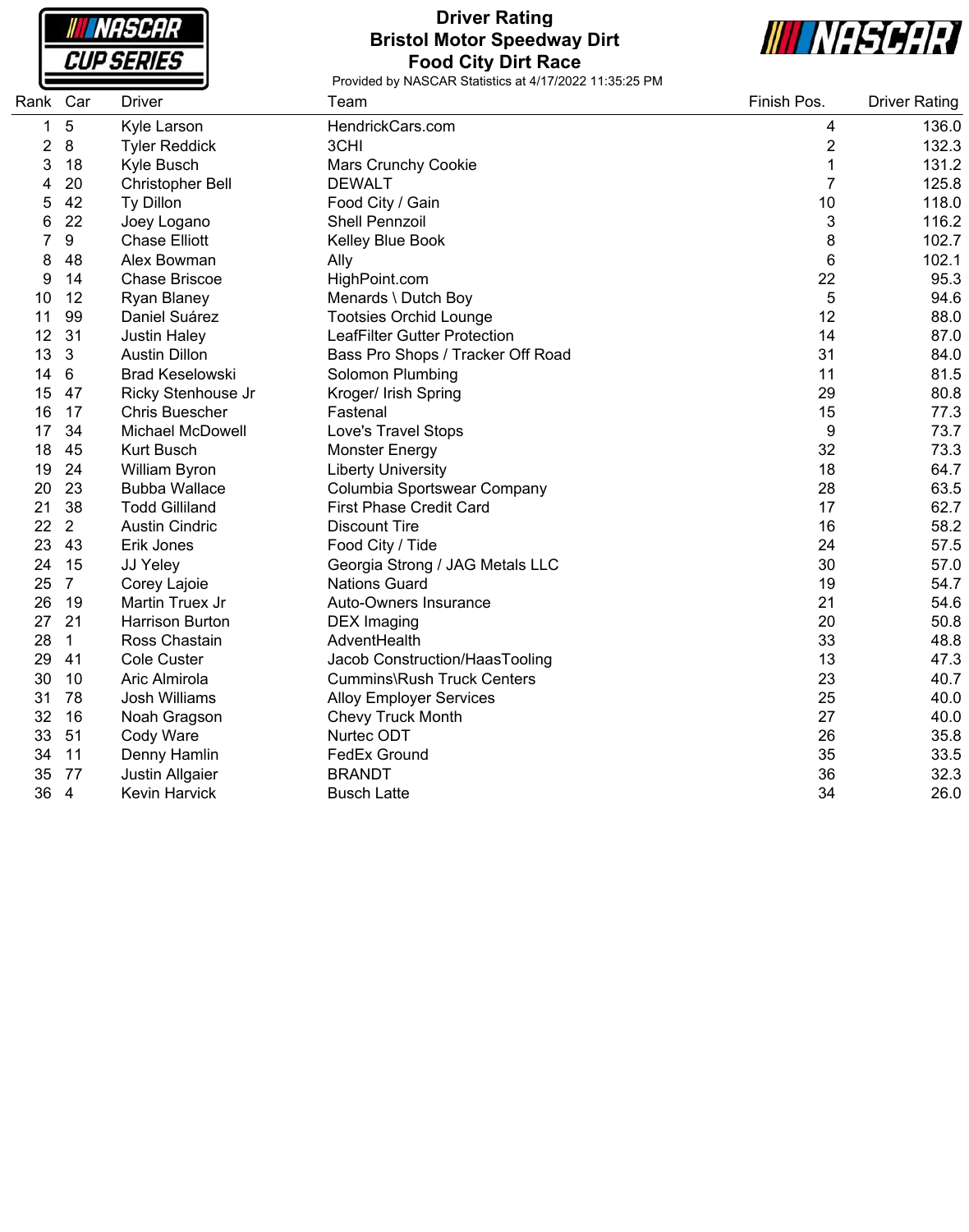**NASCAR CUP SERIES** 

#### **Fastest Drivers Early In A Run Bristol Motor Speedway Dirt Food City Dirt Race**



| Rank | Car            | Driver                  | Team                                | Laps | Finish Pos.    | Speed  |
|------|----------------|-------------------------|-------------------------------------|------|----------------|--------|
| 1    | 19             | Martin Truex Jr         | <b>Auto-Owners Insurance</b>        | 250  | 21             | 86.794 |
| 2    | 10             | Aric Almirola           | <b>Cummins\Rush Truck Centers</b>   | 250  | 23             | 86.305 |
| 3    | 7              | Corey Lajoie            | <b>Nations Guard</b>                | 250  | 19             | 86.262 |
| 4    | 31             | <b>Justin Haley</b>     | <b>LeafFilter Gutter Protection</b> | 250  | 14             | 86.235 |
| 5    | 38             | <b>Todd Gilliland</b>   | <b>First Phase Credit Card</b>      | 250  | 17             | 86.061 |
| 6    | 42             | Ty Dillon               | Food City / Gain                    | 250  | 10             | 85.960 |
| 7    | 16             | Noah Gragson            | <b>Chevy Truck Month</b>            | 248  | 27             | 85.940 |
| 8    | 43             | Erik Jones              | Food City / Tide                    | 250  | 24             | 85.821 |
| 9    | 51             | Cody Ware               | Nurtec ODT                          | 250  | 26             | 85.776 |
| 10   | 5              | Kyle Larson             | HendrickCars.com                    | 250  | 4              | 85.755 |
| 11   | 78             | <b>Josh Williams</b>    | <b>Alloy Employer Services</b>      | 250  | 25             | 85.725 |
| 12   | 99             | Daniel Suárez           | <b>Tootsies Orchid Lounge</b>       | 250  | 12             | 85.677 |
| 13   | 21             | <b>Harrison Burton</b>  | <b>DEX Imaging</b>                  | 250  | 20             | 85.581 |
| 14   | 41             | <b>Cole Custer</b>      | Jacob Construction/HaasTooling      | 250  | 13             | 85.556 |
| 15   | 48             | Alex Bowman             | Ally                                | 250  | 6              | 85.554 |
| 16   | 20             | <b>Christopher Bell</b> | <b>DEWALT</b>                       | 250  | 7              | 85.273 |
| 17   | 9              | <b>Chase Elliott</b>    | Kelley Blue Book                    | 250  | 8              | 85.139 |
| 18   | $\overline{2}$ | <b>Austin Cindric</b>   | <b>Discount Tire</b>                | 250  | 16             | 84.881 |
| 19   | 17             | <b>Chris Buescher</b>   | Fastenal                            | 250  | 15             | 84.850 |
| 20   | 24             | William Byron           | <b>Liberty University</b>           | 250  | 18             | 84.705 |
| 21   | 34             | <b>Michael McDowell</b> | Love's Travel Stops                 | 250  | 9              | 84.648 |
| 22   | 8              | <b>Tyler Reddick</b>    | 3CHI                                | 250  | $\overline{2}$ | 84.375 |
| 23   | 14             | <b>Chase Briscoe</b>    | HighPoint.com                       | 250  | 22             | 84.285 |
| 24   | 18             | Kyle Busch              | <b>Mars Crunchy Cookie</b>          | 250  | 1              | 84.202 |
| 25   | 22             | Joey Logano             | Shell Pennzoil                      | 250  | 3              | 84.138 |
| 26   | 12             | Ryan Blaney             | Menards \ Dutch Boy                 | 250  | 5              | 84.054 |
| 27   | 6              | <b>Brad Keselowski</b>  | Solomon Plumbing                    | 250  | 11             | 83.926 |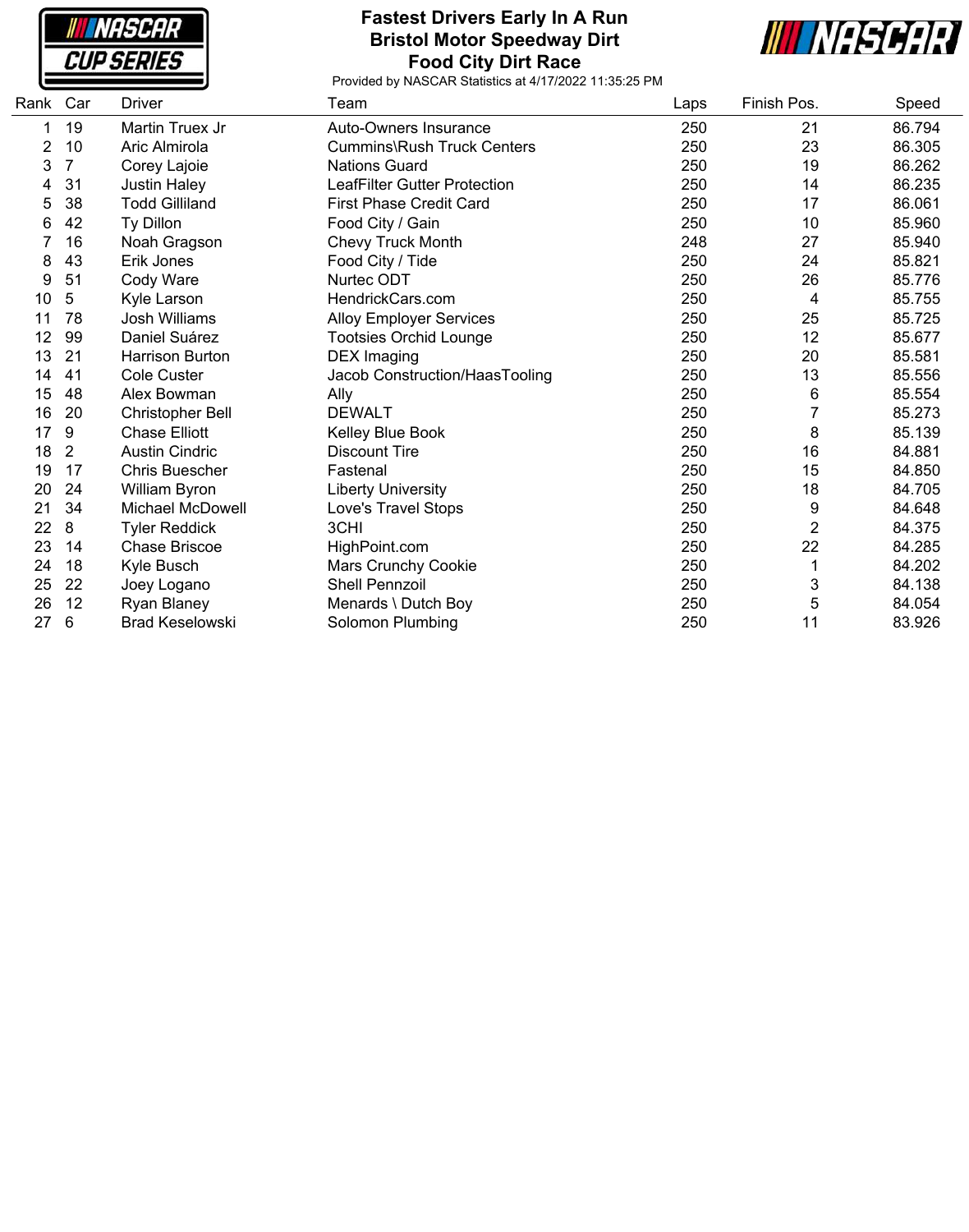**NASCAR CUP SERIES** 

## **Fastest Drivers Late In A Run Bristol Motor Speedway Dirt Food City Dirt Race**



| Rank | Car            | <b>Driver</b>           | Team                           | Laps | Finish Pos. | Speed  |
|------|----------------|-------------------------|--------------------------------|------|-------------|--------|
| 1.   | 18             | Kyle Busch              | Mars Crunchy Cookie            | 250  |             | 89.219 |
| 2    | 14             | <b>Chase Briscoe</b>    | HighPoint.com                  | 250  | 22          | 89.160 |
| 3    | 8              | <b>Tyler Reddick</b>    | 3CHI                           | 250  | 2           | 89.100 |
| 4    | 20             | <b>Christopher Bell</b> | <b>DEWALT</b>                  | 250  |             | 88.813 |
| 5    | 22             | Joey Logano             | Shell Pennzoil                 | 250  | 3           | 88.792 |
| 6    | 12             | Ryan Blaney             | Menards \ Dutch Boy            | 250  | 5           | 88.717 |
|      | 6              | <b>Brad Keselowski</b>  | Solomon Plumbing               | 250  | 11          | 88.709 |
| 8    | 5              | Kyle Larson             | HendrickCars.com               | 250  | 4           | 88.521 |
| 9    | 99             | Daniel Suárez           | <b>Tootsies Orchid Lounge</b>  | 250  | 12          | 88.425 |
| 10   | 9              | <b>Chase Elliott</b>    | Kelley Blue Book               | 250  | 8           | 88.205 |
| 11   | 34             | Michael McDowell        | Love's Travel Stops            | 250  | 9           | 88.159 |
| 12   | 17             | <b>Chris Buescher</b>   | Fastenal                       | 250  | 15          | 88.097 |
| 13   | 42             | Ty Dillon               | Food City / Gain               | 250  | 10          | 88.094 |
| 14   | 24             | William Byron           | <b>Liberty University</b>      | 250  | 18          | 87.932 |
| 15   | 31             | <b>Justin Haley</b>     | LeafFilter Gutter Protection   | 250  | 14          | 87.882 |
| 16   | 38             | <b>Todd Gilliland</b>   | <b>First Phase Credit Card</b> | 250  | 17          | 87.681 |
| 17   | 41             | Cole Custer             | Jacob Construction/HaasTooling | 250  | 13          | 87.658 |
| 18   | $\overline{2}$ | <b>Austin Cindric</b>   | <b>Discount Tire</b>           | 250  | 16          | 87.410 |
| 19   | 21             | Harrison Burton         | <b>DEX Imaging</b>             | 250  | 20          | 87.320 |
| 20   | 51             | Cody Ware               | Nurtec ODT                     | 250  | 26          | 86.955 |
| 21   | 19             | Martin Truex Jr         | Auto-Owners Insurance          | 250  | 21          | 86.834 |
| 22   | 78             | <b>Josh Williams</b>    | <b>Alloy Employer Services</b> | 250  | 25          | 86.744 |
| 23   | 43             | Erik Jones              | Food City / Tide               | 250  | 24          | 82.313 |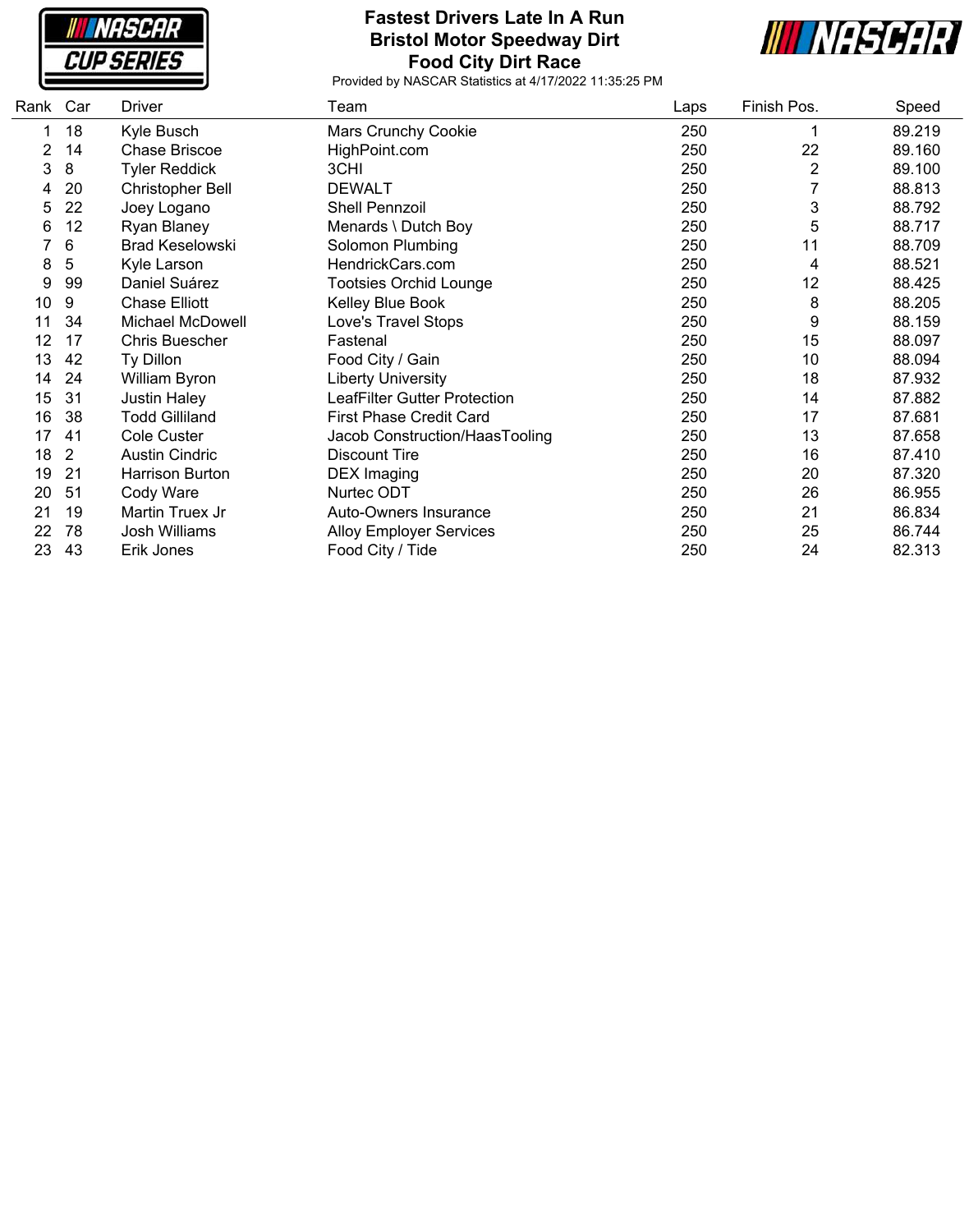**NASCAR CUP SERIES** 

## **Fastest Laps Run Bristol Motor Speedway Dirt Food City Dirt Race**



| Rank<br>Car | <b>Driver</b>           | Team                              | Percentage | Finish Pos. | Laps |
|-------------|-------------------------|-----------------------------------|------------|-------------|------|
| 14          | Chase Briscoe           | HighPoint.com                     | 32.3       | 22          | 31   |
| 8           | <b>Tyler Reddick</b>    | 3CHI                              | 28.1       | 2           | 27   |
| 5           | Kyle Larson             | HendrickCars.com                  | 28.1       | 4           | 27   |
| 20          | <b>Christopher Bell</b> | DEWALT                            | 14.6       |             | 14   |
| 18          | Kyle Busch              | <b>Mars Crunchy Cookie</b>        | 13.5       |             | 13   |
| 42          | Ty Dillon               | Food City / Gain                  | 7.3        | 10          |      |
| 99          | Daniel Suárez           | <b>Tootsies Orchid Lounge</b>     | 7.3        | 12          |      |
| 47          | Ricky Stenhouse Jr      | Kroger/ Irish Spring              | 6.3        | 29          | 6    |
| 6           | <b>Brad Keselowski</b>  | <b>Solomon Plumbing</b>           | 5.2        | 11          | 5    |
| 22          | Joey Logano             | Shell Pennzoil                    | 4.2        | 3           | 4    |
| 9           | Chase Elliott           | Kelley Blue Book                  | 3.1        | 8           | 3    |
| 3           | <b>Austin Dillon</b>    | Bass Pro Shops / Tracker Off Road | 3.1        | 31          | 3    |
| 12          | <b>Ryan Blaney</b>      | Menards \ Dutch Boy               | 2.1        | 5           |      |
|             | Ross Chastain           | AdventHealth                      | 2.1        | 33          |      |
| -48         | Alex Bowman             | Ally                              | 1.0        | 6           |      |
| 19          | Martin Truex Jr         | Auto-Owners Insurance             | 1.0        | 21          |      |
|             |                         |                                   |            |             |      |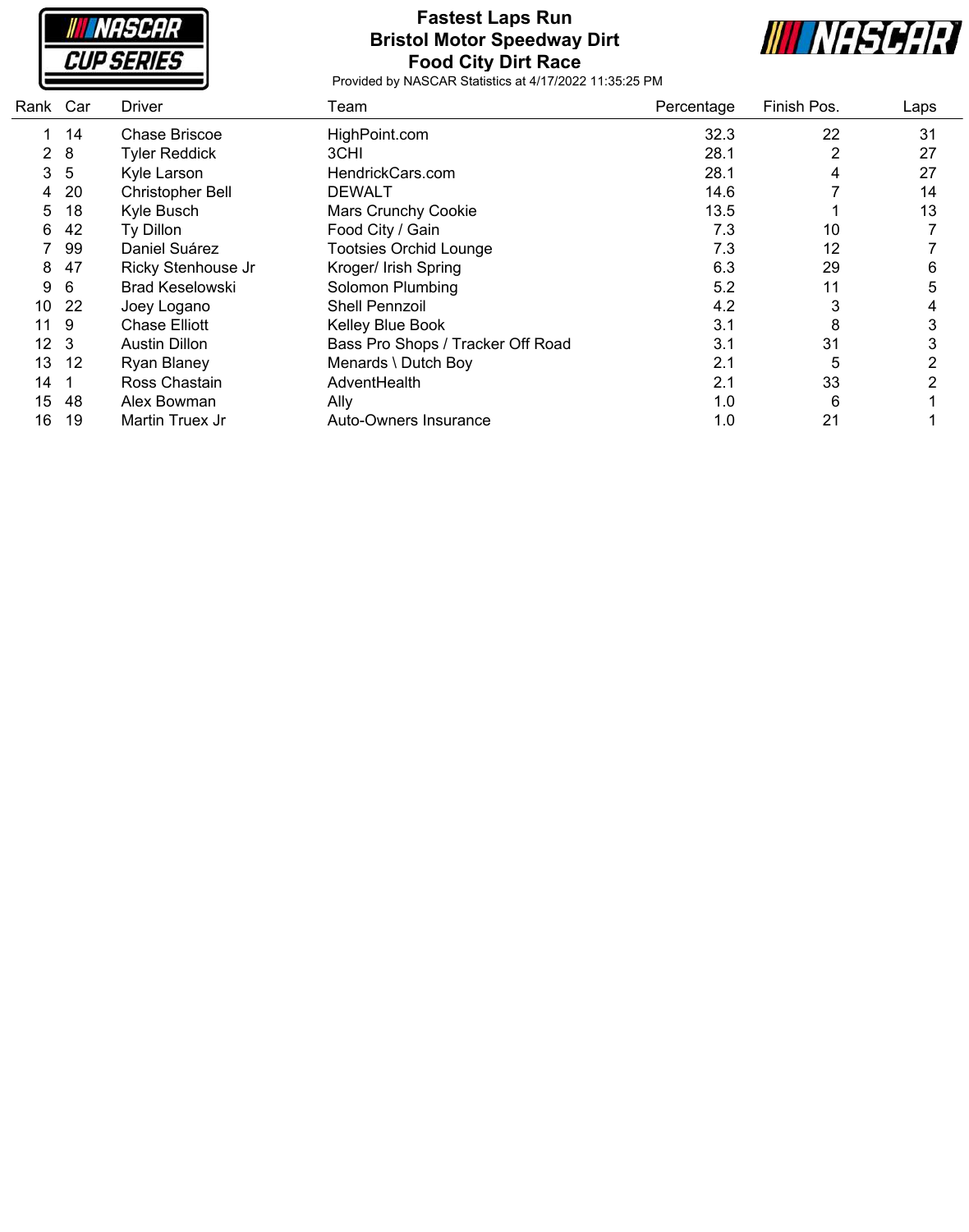**NASCAR CUP SERIES** 

#### **Fastest on Restarts Bristol Motor Speedway Dirt Food City Dirt Race**



and a

| Rank Car |                | <b>Driver</b>          | Team                              | Finish Pos.    | Average Speed |
|----------|----------------|------------------------|-----------------------------------|----------------|---------------|
| 1        | 47             | Ricky Stenhouse Jr     | Kroger/ Irish Spring              | 29             | 5.681         |
| 2        | 23             | <b>Bubba Wallace</b>   | Columbia Sportswear Company       | 28             | 5.664         |
| 3        | 16             | Noah Gragson           | Chevy Truck Month                 | 27             | 5.628         |
| 4        | 14             | <b>Chase Briscoe</b>   | HighPoint.com                     | 22             | 5.586         |
| 5        | 10             | Aric Almirola          | <b>Cummins\Rush Truck Centers</b> | 23             | 5.586         |
| 6        | 41             | <b>Cole Custer</b>     | Jacob Construction/HaasTooling    | 13             | 5.561         |
| 7        | 43             | Erik Jones             | Food City / Tide                  | 24             | 5.498         |
| 8        | 19             | Martin Truex Jr        | Auto-Owners Insurance             | 21             | 4.343         |
| 9        | 51             | Cody Ware              | Nurtec ODT                        | 26             | 4.339         |
| 10       | 78             | Josh Williams          | <b>Alloy Employer Services</b>    | 25             | 4.335         |
| 11       | 7              | Corey Lajoie           | <b>Nations Guard</b>              | 19             | 4.334         |
| 12       | 38             | <b>Todd Gilliland</b>  | First Phase Credit Card           | 17             | 4.332         |
| 13       | 21             | <b>Harrison Burton</b> | <b>DEX</b> Imaging                | 20             | 4.331         |
| 14       | 99             | Daniel Suárez          | <b>Tootsies Orchid Lounge</b>     | 12             | 4.327         |
| 15       | $\overline{2}$ | <b>Austin Cindric</b>  | <b>Discount Tire</b>              | 16             | 4.326         |
| 16       | 9              | <b>Chase Elliott</b>   | Kelley Blue Book                  | 8              | 4.324         |
| 17       | 31             | <b>Justin Haley</b>    | LeafFilter Gutter Protection      | 14             | 4.323         |
| 18       | 17             | <b>Chris Buescher</b>  | Fastenal                          | 15             | 4.323         |
| 19       | 24             | William Byron          | <b>Liberty University</b>         | 18             | 4.323         |
| 20       | 34             | Michael McDowell       | Love's Travel Stops               | 9              | 4.321         |
| 21       | 42             | Ty Dillon              | Food City / Gain                  | 10             | 4.321         |
| 22       | 6              | <b>Brad Keselowski</b> | Solomon Plumbing                  | 11             | 4.321         |
| 23       | 48             | Alex Bowman            | Ally                              | 6              | 4.319         |
| 24       | 5              | Kyle Larson            | HendrickCars.com                  | 4              | 4.318         |
| 25       | 20             | Christopher Bell       | <b>DEWALT</b>                     | 7              | 4.318         |
| 26       | 12             | Ryan Blaney            | Menards \ Dutch Boy               | 5              | 4.317         |
| 27       | 18             | Kyle Busch             | <b>Mars Crunchy Cookie</b>        | 1              | 4.315         |
| 28       | 8              | <b>Tyler Reddick</b>   | 3CHI                              | $\overline{c}$ | 4.315         |
| 29       | 22             | Joey Logano            | <b>Shell Pennzoil</b>             | 3              | 4.315         |
| 30       | 15             | JJ Yeley               | Georgia Strong / JAG Metals LLC   | 30             | 1.548         |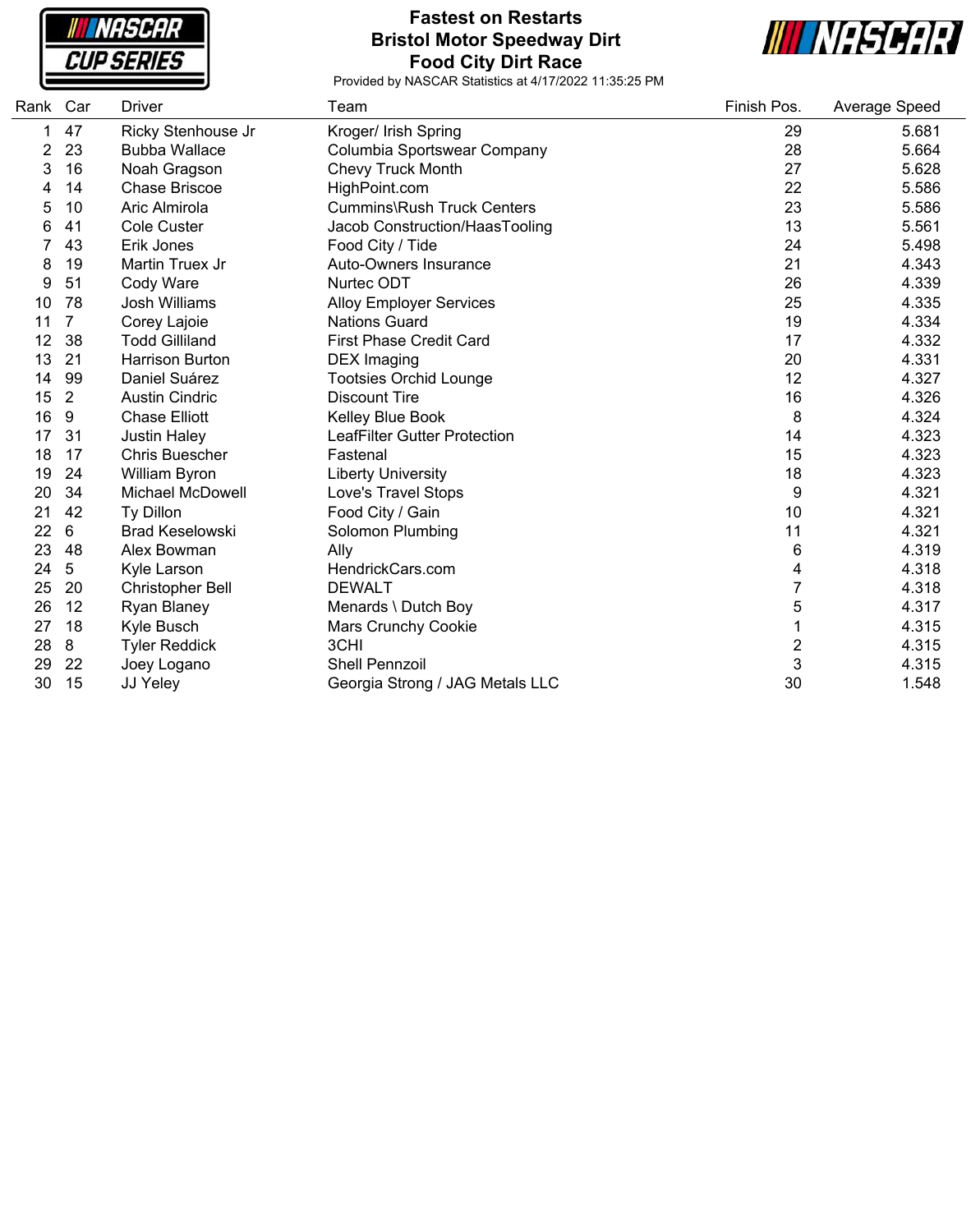**NASCAR CUP SERIES** 

#### **Green Flag Passes Bristol Motor Speedway Dirt Food City Dirt Race**

**III NASCAR** 

| Rank Car |                | Driver                  | Team                                | Finish Pos. | Green Flag Passes |
|----------|----------------|-------------------------|-------------------------------------|-------------|-------------------|
| 1        | 43             | Erik Jones              | Food City / Tide                    | 24          | 221               |
| 2        | 38             | <b>Todd Gilliland</b>   | <b>First Phase Credit Card</b>      | 17          | 121               |
| 3        | 21             | <b>Harrison Burton</b>  | <b>DEX</b> Imaging                  | 20          | 111               |
| 4        | 6              | <b>Brad Keselowski</b>  | Solomon Plumbing                    | 11          | 110               |
| 5        | $\overline{2}$ | <b>Austin Cindric</b>   | <b>Discount Tire</b>                | 16          | 103               |
| 6        | 15             | JJ Yeley                | Georgia Strong / JAG Metals LLC     | 30          | 103               |
|          | 31             | <b>Justin Haley</b>     | <b>LeafFilter Gutter Protection</b> | 14          | 96                |
| 8        | 45             | <b>Kurt Busch</b>       | Monster Energy                      | 32          | 96                |
| 9        | 9              | <b>Chase Elliott</b>    | Kelley Blue Book                    | 8           | 92                |
| 10       | 41             | <b>Cole Custer</b>      | Jacob Construction/HaasTooling      | 13          | 90                |
| 11       | 19             | Martin Truex Jr         | Auto-Owners Insurance               | 21          | 87                |
| 12       | 23             | <b>Bubba Wallace</b>    | Columbia Sportswear Company         | 28          | 87                |
| 13       | 10             | Aric Almirola           | <b>Cummins\Rush Truck Centers</b>   | 23          | 86                |
| 14       | 34             | <b>Michael McDowell</b> | Love's Travel Stops                 | 9           | 85                |
| 15       | $\overline{7}$ | Corey Lajoie            | <b>Nations Guard</b>                | 19          | 85                |
| 16       | 42             | Ty Dillon               | Food City / Gain                    | 10          | 80                |
| 17       | 47             | Ricky Stenhouse Jr      | Kroger/ Irish Spring                | 29          | 80                |
| 18       | 24             | William Byron           | <b>Liberty University</b>           | 18          | 78                |
| 19       | 48             | Alex Bowman             | Ally                                | 6           | 76                |
| 20       | 12             | <b>Ryan Blaney</b>      | Menards \ Dutch Boy                 | 5           | 75                |
| 21       | 99             | Daniel Suárez           | <b>Tootsies Orchid Lounge</b>       | 12          | 75                |
| 22       | 17             | <b>Chris Buescher</b>   | Fastenal                            | 15          | 73                |
| 23       | 14             | <b>Chase Briscoe</b>    | HighPoint.com                       | 22          | 61                |
| 24       | 18             | Kyle Busch              | <b>Mars Crunchy Cookie</b>          | 1           | 57                |
| 25       | 78             | Josh Williams           | <b>Alloy Employer Services</b>      | 25          | 53                |
| 26       | 20             | Christopher Bell        | <b>DEWALT</b>                       | 7           | 49                |
| 27       | 51             | Cody Ware               | Nurtec ODT                          | 26          | 49                |
| 28       | 5              | Kyle Larson             | HendrickCars.com                    | 4           | 48                |
| 29       | 3              | <b>Austin Dillon</b>    | Bass Pro Shops / Tracker Off Road   | 31          | 47                |
| 30       | 8              | <b>Tyler Reddick</b>    | 3CHI                                | 2           | 42                |
| 31       | 1              | Ross Chastain           | AdventHealth                        | 33          | 42                |
| 32       | 22             | Joey Logano             | Shell Pennzoil                      | 3           | 34                |
| 33       | 16             | Noah Gragson            | <b>Chevy Truck Month</b>            | 27          | 32                |
| 34       | 11             | Denny Hamlin            | <b>FedEx Ground</b>                 | 35          | 30                |
| 35       | 77             | Justin Allgaier         | <b>BRANDT</b>                       | 36          | 27                |
| 36       | $\overline{4}$ | Kevin Harvick           | <b>Busch Latte</b>                  | 34          | 22                |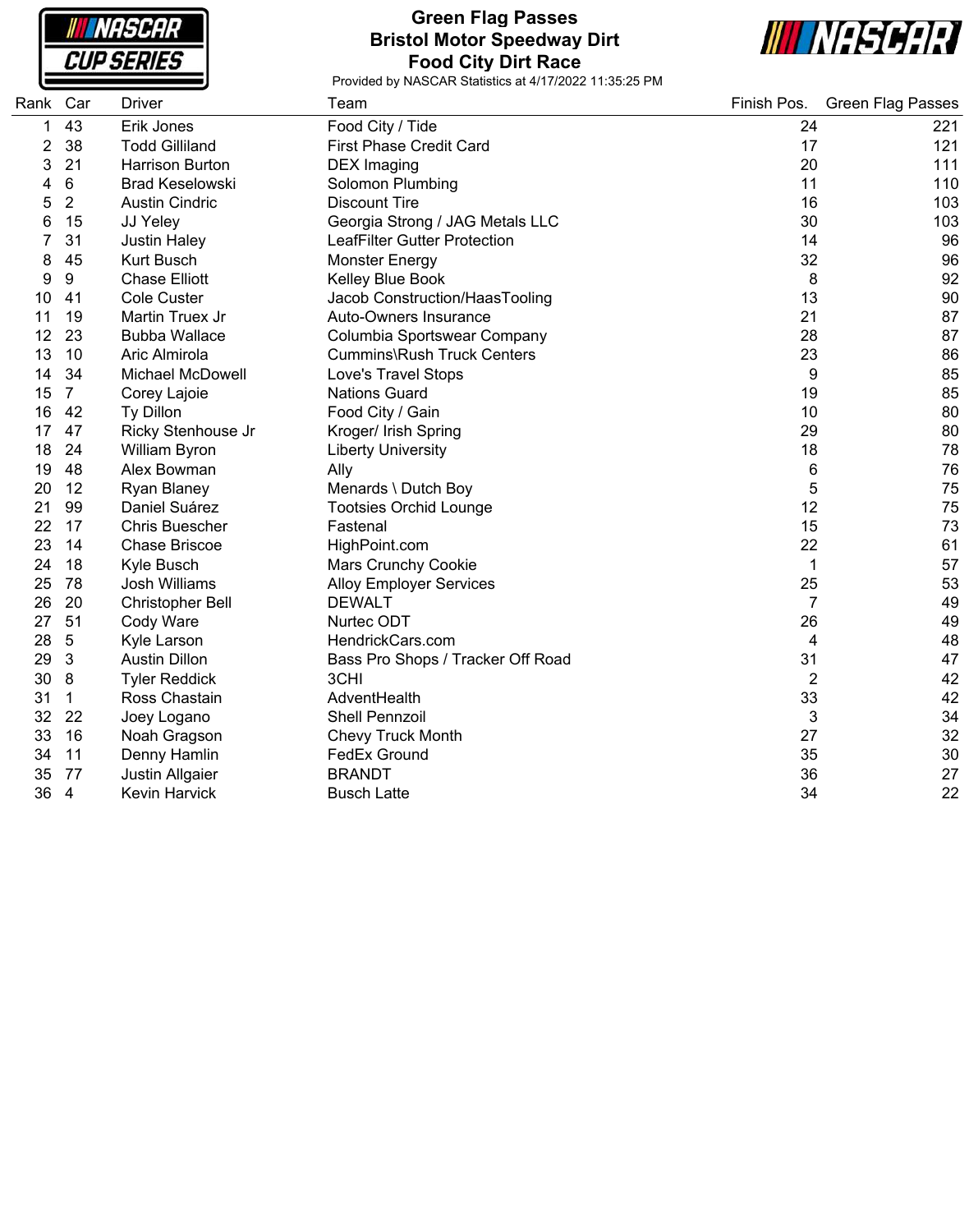**NASCAR CUP SERIES** 

#### **Green Flag Speed Bristol Motor Speedway Dirt Food City Dirt Race**



e e

| Rank | Car              | Driver                  | Team                              | Finish Pos.    | Green Flag Speed |
|------|------------------|-------------------------|-----------------------------------|----------------|------------------|
| 1    | $\mathbf{3}$     | <b>Austin Dillon</b>    | Bass Pro Shops / Tracker Off Road | 31             | 89.332           |
| 2    | $5\,$            | Kyle Larson             | HendrickCars.com                  | 4              | 88.833           |
| 3    | 18               | Kyle Busch              | Mars Crunchy Cookie               | 1              | 88.753           |
| 4    | 8                | <b>Tyler Reddick</b>    | 3CHI                              | $\overline{c}$ | 88.663           |
| 5    | 20               | <b>Christopher Bell</b> | <b>DEWALT</b>                     | $\overline{7}$ | 88.610           |
| 6    | 45               | Kurt Busch              | <b>Monster Energy</b>             | 32             | 88.456           |
| 7    | 42               | Ty Dillon               | Food City / Gain                  | 10             | 88.440           |
| 8    | 1                | Ross Chastain           | AdventHealth                      | 33             | 88.383           |
| 9    | 77               | Justin Allgaier         | <b>BRANDT</b>                     | 36             | 88.323           |
| 10   | 22               | Joey Logano             | Shell Pennzoil                    | 3              | 88.248           |
| 11   | 14               | <b>Chase Briscoe</b>    | HighPoint.com                     | 22             | 88.231           |
| 12   | 12               | Ryan Blaney             | Menards \ Dutch Boy               | 5              | 88.137           |
| 13   | 48               | Alex Bowman             | Ally                              | 6              | 88.099           |
| 14   | $\overline{4}$   | <b>Kevin Harvick</b>    | <b>Busch Latte</b>                | 34             | 88.066           |
| 15   | $\boldsymbol{9}$ | <b>Chase Elliott</b>    | Kelley Blue Book                  | 8              | 88.039           |
| 16   | 11               | Denny Hamlin            | <b>FedEx Ground</b>               | 35             | 88.027           |
| 17   | 15               | JJ Yeley                | Georgia Strong / JAG Metals LLC   | 30             | 87.989           |
| 18   | 99               | Daniel Suárez           | <b>Tootsies Orchid Lounge</b>     | 12             | 87.890           |
| 19   | 31               | <b>Justin Haley</b>     | LeafFilter Gutter Protection      | 14             | 87.844           |
| 20   | 17               | <b>Chris Buescher</b>   | Fastenal                          | 15             | 87.820           |
| 21   | 6                | <b>Brad Keselowski</b>  | <b>Solomon Plumbing</b>           | 11             | 87.762           |
| 22   | 47               | Ricky Stenhouse Jr      | Kroger/ Irish Spring              | 29             | 87.740           |
| 23   | 34               | <b>Michael McDowell</b> | Love's Travel Stops               | 9              | 87.720           |
| 24   | 38               | <b>Todd Gilliland</b>   | First Phase Credit Card           | 17             | 87.562           |
| 25   | 24               | William Byron           | <b>Liberty University</b>         | 18             | 87.494           |
| 26   | 23               | <b>Bubba Wallace</b>    | Columbia Sportswear Company       | 28             | 87.403           |
| 27   | 41               | <b>Cole Custer</b>      | Jacob Construction/HaasTooling    | 13             | 87.346           |
| 28   | $\overline{2}$   | <b>Austin Cindric</b>   | <b>Discount Tire</b>              | 16             | 87.166           |
| 29   | $\overline{7}$   | Corey Lajoie            | <b>Nations Guard</b>              | 19             | 87.140           |
| 30   | 19               | Martin Truex Jr         | Auto-Owners Insurance             | 21             | 87.088           |
| 31   | 21               | Harrison Burton         | <b>DEX</b> Imaging                | 20             | 87.057           |
| 32   | 10               | Aric Almirola           | Cummins\Rush Truck Centers        | 23             | 86.838           |
| 33   | 16               | Noah Gragson            | <b>Chevy Truck Month</b>          | 27             | 86.827           |
| 34   | 78               | Josh Williams           | <b>Alloy Employer Services</b>    | 25             | 86.657           |
| 35   | 51               | Cody Ware               | Nurtec ODT                        | 26             | 86.628           |
| 36   | 43               | Erik Jones              | Food City / Tide                  | 24             | 85.760           |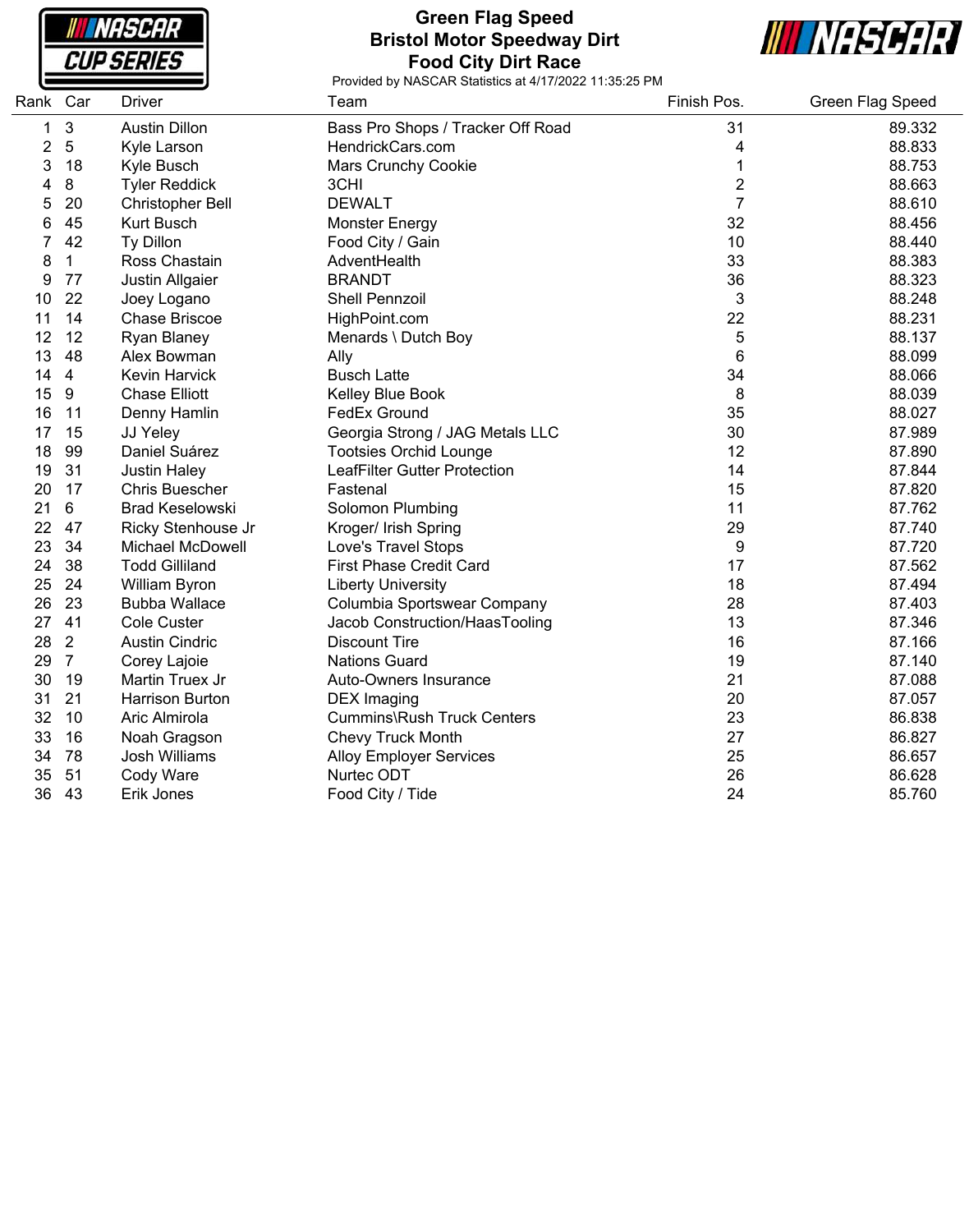**NASCAR CUP SERIES** 

## **Laps in Top 15 Bristol Motor Speedway Dirt Food City Dirt Race**



| Rank | Car            | <b>Driver</b>           | Team                                | Percentage | Finish Pos.    | Laps |
|------|----------------|-------------------------|-------------------------------------|------------|----------------|------|
| 1    | 22             | Joey Logano             | Shell Pennzoil                      | 100.0      | 3              | 250  |
| 2    | 18             | Kyle Busch              | <b>Mars Crunchy Cookie</b>          | 99.6       |                | 249  |
| 3    | 8              | <b>Tyler Reddick</b>    | 3CHI                                | 99.6       | $\overline{c}$ | 249  |
| 4    | 20             | <b>Christopher Bell</b> | <b>DEWALT</b>                       | 98.0       | 7              | 245  |
| 5    | 14             | <b>Chase Briscoe</b>    | HighPoint.com                       | 89.2       | 22             | 223  |
| 6    | 5              | Kyle Larson             | HendrickCars.com                    | 86.8       | 4              | 217  |
|      | 42             | <b>Ty Dillon</b>        | Food City / Gain                    | 85.2       | 10             | 213  |
| 8    | 3              | <b>Austin Dillon</b>    | Bass Pro Shops / Tracker Off Road   | 84.0       | 31             | 210  |
| 9    | 12             | <b>Ryan Blaney</b>      | Menards \ Dutch Boy                 | 81.6       | 5              | 204  |
| 10   | 48             | Alex Bowman             | Ally                                | 76.4       | 6              | 191  |
| 11   | 17             | <b>Chris Buescher</b>   | Fastenal                            | 74.0       | 15             | 185  |
| 12   | 34             | Michael McDowell        | Love's Travel Stops                 | 64.4       | 9              | 161  |
| 13   | 31             | <b>Justin Haley</b>     | <b>LeafFilter Gutter Protection</b> | 62.0       | 14             | 155  |
| 14   | 9              | <b>Chase Elliott</b>    | Kelley Blue Book                    | 59.6       | 8              | 149  |
| 15   | 6              | <b>Brad Keselowski</b>  | Solomon Plumbing                    | 54.4       | 11             | 136  |
| 16   | 47             | Ricky Stenhouse Jr      | Kroger/ Irish Spring                | 47.2       | 29             | 118  |
| 17   | 23             | <b>Bubba Wallace</b>    | Columbia Sportswear Company         | 40.0       | 28             | 100  |
| 18   | 99             | Daniel Suárez           | <b>Tootsies Orchid Lounge</b>       | 39.2       | 12             | 98   |
| 19   | 45             | Kurt Busch              | Monster Energy                      | 38.0       | 32             | 95   |
| 20   | 24             | William Byron           | <b>Liberty University</b>           | 32.8       | 18             | 82   |
| 21   | 1              | Ross Chastain           | AdventHealth                        | 30.8       | 33             | 77   |
| 22   | 41             | <b>Cole Custer</b>      | Jacob Construction/HaasTooling      | 13.6       | 13             | 34   |
| 23   | $\overline{2}$ | <b>Austin Cindric</b>   | <b>Discount Tire</b>                | 10.0       | 16             | 25   |
| 24   | 43             | Erik Jones              | Food City / Tide                    | 9.6        | 24             | 24   |
| 25   | 38             | <b>Todd Gilliland</b>   | <b>First Phase Credit Card</b>      | 7.2        | 17             | 18   |
| 26   | 10             | Aric Almirola           | <b>Cummins\Rush Truck Centers</b>   | 7.2        | 23             | 18   |
| 27   | 15             | JJ Yeley                | Georgia Strong / JAG Metals LLC     | 7.2        | 30             | 18   |
| 28   | 21             | <b>Harrison Burton</b>  | <b>DEX</b> Imaging                  | 1.6        | 20             | 4    |
| 29   | 19             | Martin Truex Jr         | <b>Auto-Owners Insurance</b>        | 0.4        | 21             |      |
| 30   | 11             | Denny Hamlin            | FedEx Ground                        | 0.4        | 35             | 1    |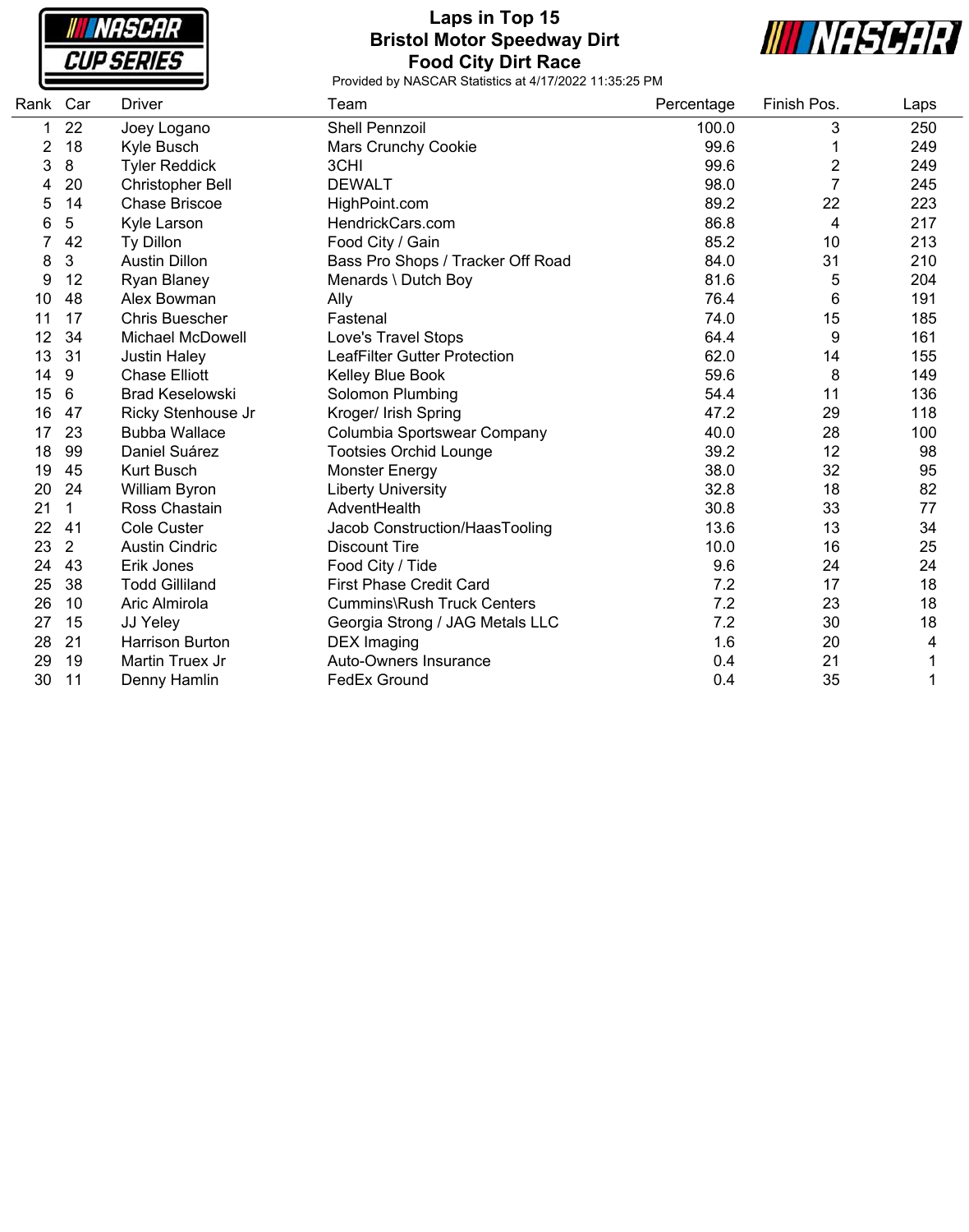

## **Laps Led Bristol Motor Speedway Dirt Food City Dirt Race**



| Rank | Car | Driver               | Геаm                   | Percentage | Finish Pos. | Laps |
|------|-----|----------------------|------------------------|------------|-------------|------|
|      | - 8 | <b>Tyler Reddick</b> | 3CHI                   | 39.60      |             | 99   |
| 2    | -99 | Daniel Suárez        | Tootsies Orchid Lounge | 25.60      | 12          | 64   |
| 3.   | -14 | Chase Briscoe        | HighPoint.com          | 23.60      | 22          | 59   |
| 45   |     | Kyle Larson          | HendrickCars.com       | 10.80      | 4           | 27   |
| 5    | -18 | Kyle Busch           | Mars Crunchy Cookie    | 0.40       |             |      |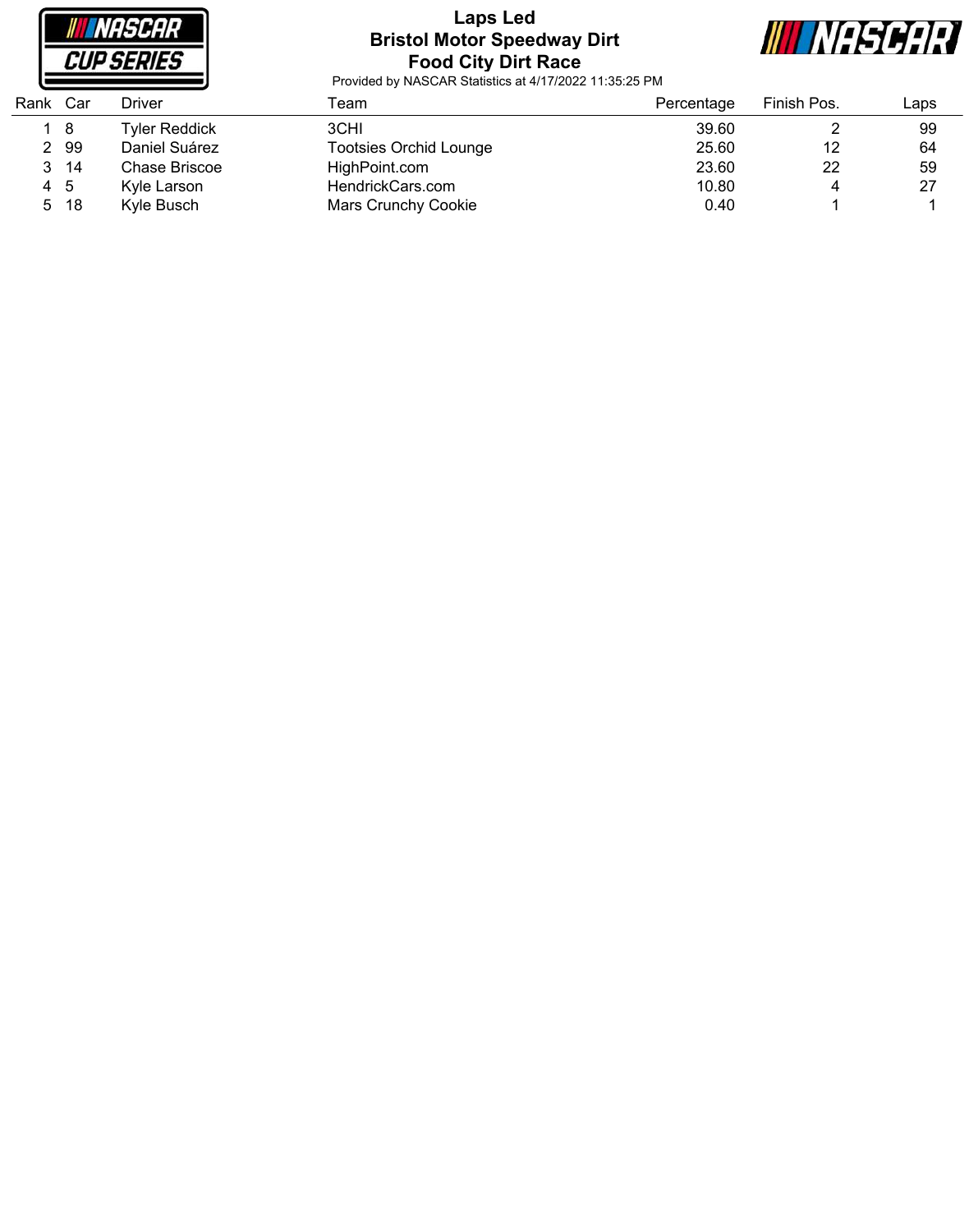**NASCAR CUP SERIES** 

## **Quality Passes Bristol Motor Speedway Dirt Food City Dirt Race**

**III NASCAR** 

| Rank | Car | Driver                 | Team                              | Finish Pos.    | <b>Quality Passes</b> |
|------|-----|------------------------|-----------------------------------|----------------|-----------------------|
|      | 42  | Ty Dillon              | Food City / Gain                  | 10             | 58                    |
| 2    | 12  | <b>Ryan Blaney</b>     | Menards \ Dutch Boy               | 5              | 57                    |
| 3    | 18  | Kyle Busch             | Mars Crunchy Cookie               |                | 56                    |
|      | 34  | Michael McDowell       | Love's Travel Stops               | 9              | 55                    |
| 5    | 14  | <b>Chase Briscoe</b>   | HighPoint.com                     | 22             | 55                    |
| 6    | 9   | <b>Chase Elliott</b>   | Kelley Blue Book                  | 8              | 51                    |
|      | 31  | <b>Justin Haley</b>    | LeafFilter Gutter Protection      | 14             | 50                    |
| 8    | 6   | <b>Brad Keselowski</b> | Solomon Plumbing                  | 11             | 48                    |
| 9    | 20  | Christopher Bell       | <b>DEWALT</b>                     | 7              | 46                    |
| 10   | 3   | <b>Austin Dillon</b>   | Bass Pro Shops / Tracker Off Road | 31             | 46                    |
|      | 17  | <b>Chris Buescher</b>  | Fastenal                          | 15             | 44                    |
| 12   | 8   | <b>Tyler Reddick</b>   | 3CHI                              | $\overline{2}$ | 42                    |
| 13   | 47  | Ricky Stenhouse Jr     | Kroger/ Irish Spring              | 29             | 41                    |
| 14   | 48  | Alex Bowman            | Ally                              | 6              | 39                    |
| 15   | 22  | Joey Logano            | <b>Shell Pennzoil</b>             | 3              | 34                    |
| 16   | 5   | Kyle Larson            | HendrickCars.com                  | 4              | 31                    |
| 17   | 38  | <b>Todd Gilliland</b>  | <b>First Phase Credit Card</b>    | 17             | 23                    |
| 18   | 24  | William Byron          | <b>Liberty University</b>         | 18             | 23                    |
| 19   | 23  | <b>Bubba Wallace</b>   | Columbia Sportswear Company       | 28             | 19                    |
| 20   | 99  | Daniel Suárez          | <b>Tootsies Orchid Lounge</b>     | 12             | 18                    |
| 21   | 45  | <b>Kurt Busch</b>      | Monster Energy                    | 32             | 14                    |
| 22   | 41  | <b>Cole Custer</b>     | Jacob Construction/HaasTooling    | 13             | 13                    |
| 23   | 1   | Ross Chastain          | AdventHealth                      | 33             | 13                    |
| 24   | 10  | Aric Almirola          | <b>Cummins\Rush Truck Centers</b> | 23             | 10                    |
| 25   | 2   | <b>Austin Cindric</b>  | <b>Discount Tire</b>              | 16             | $\overline{7}$        |
| 26   | 15  | JJ Yeley               | Georgia Strong / JAG Metals LLC   | 30             | 5                     |
| 27   | 43  | Erik Jones             | Food City / Tide                  | 24             | $\overline{2}$        |
| 28   | 21  | <b>Harrison Burton</b> | <b>DEX</b> Imaging                | 20             | 1                     |